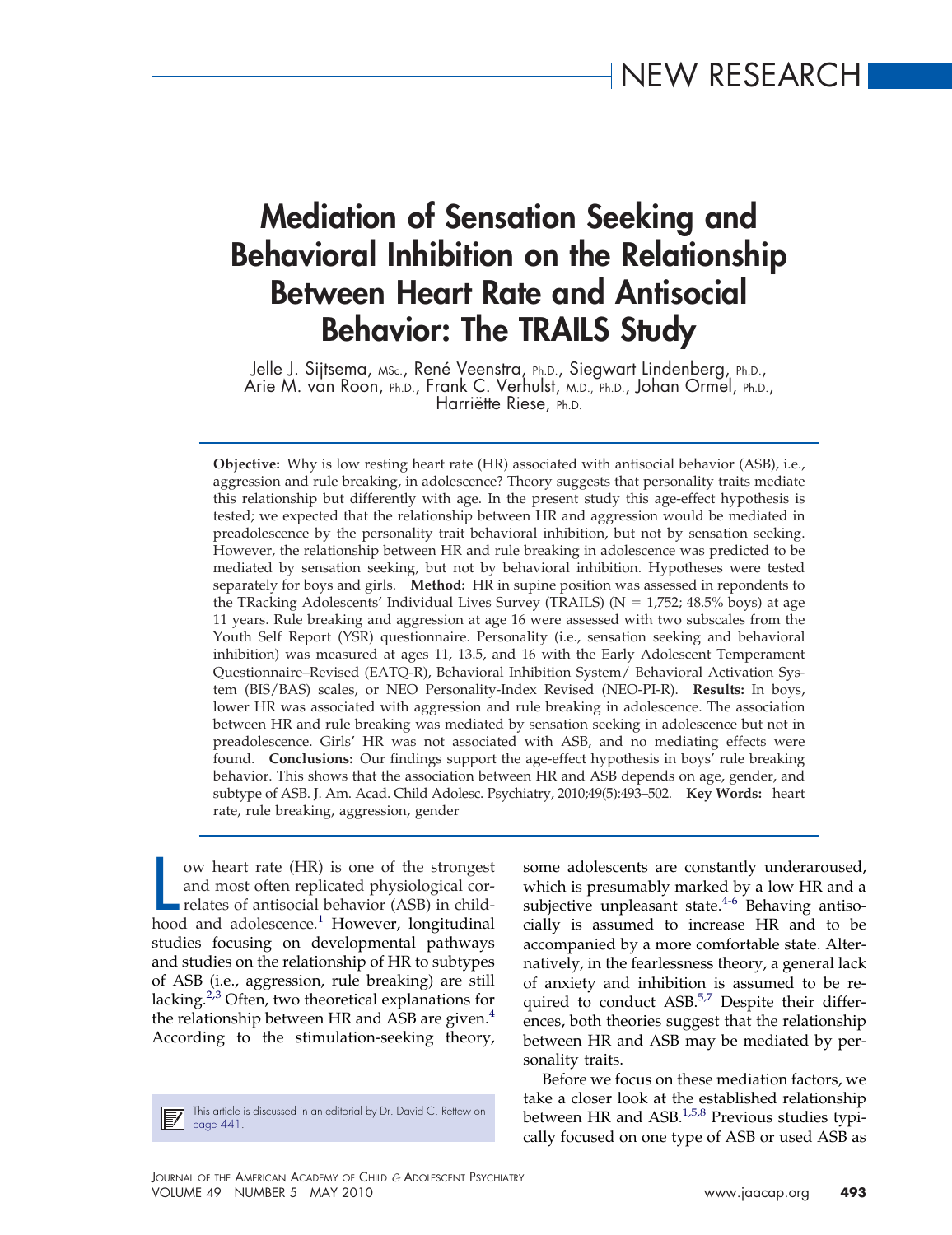an aggregate measure of rule-breaking and aggressive behavior. There are a few notable exceptions showing that a distinction of subtypes of ASB may be useful, $9,10$  and aggression and rule breaking have been shown to be distinct, al-though correlated, subtypes of ASB.<sup>[11](#page-8-0)</sup> To consider a mediation model, we lean on previous findings on the relationships between "HR and personality" and "personality and ASB." Low resting HR has been associated with high levels of impulsivity or low levels of inhibition and with high levels of sensation and novelty seeking in adolescents and adults. $12-14$  Previous studies on the relationship between personality and ASB show that both low inhibition and sensation seeking have been linked to aggression and rulebreaking[.15](#page-9-0) Likewise, low inhibition in childhood has been shown to lead to rule-breaking in adolescence and to aggression in general. $16,17$  Efforts to distinguish between these two personality traits have been hampered by conceptual and measurement overlap, making it thus impossible to tap into the different relationship of HR with sensation seeking and behavioral inhibition and the different contribution of personality traits on aggression and rule breaking.

In the present study we assessed whether the personality traits "sensation seeking" and "low behavioral inhibition" could mediate the relationship between HR and ASB. In addition, we considered the possibility that both "sensation seeking" and "fearlessness" theories are true, but for different age groups and subtypes of ASB. This has not been tested before, but is inspired by previous research showing distinct developmental pathways for rule breaking and (physical) aggression. Incidences of rule breaking rise in adolescence, with a peak of offending in middle adolescence, $^{18}$  whereas physical forms of aggression are relatively frequent in childhood but steadily decline in adolescence. These findings on ASB seem in accordance with the developmental pathways of personality traits, as children have lower behavioral inhibition compared with ado-lescents and adults.<sup>[19](#page-9-0)</sup> Sensation seeking, however, shows a rise from the beginning of adolescence, with a peak at the age of 15 to 16 years. Behavioral inhibition may thus be more linked to aggression, and sensation seeking more to rule breaking.

How then is this age effect related to HR? In line with the fearlessness theory, low HR may be associated with low inhibition in preadolescents,

which in turn is linked to aggression. However, in adolescence, low HR may be associated with both sensation seeking and rule breaking but, to our knowledge, not with aggression and behavioral inhibition. From recent brain research, we also know that children who were low on behavioral inhibition become high on sensation seeking later in life. $20$  This development in personality could imply that those who are characterized by low HR are less inhibited in preadolescence and are likely the ones who are characterized by high sensation seeking in adolescence, which in turn is then related differently to aggression and rule breaking. To address these differences in developmental pathways, we tested an age-effect hypothesis in the present study. More precisely, we expected (a) that behavioral inhibition in preadolescence, but not in adolescence, mediates the relationship between HR and aggression. On the other hand, we expected (b) sensation seeking in adolescence, but not in preadolescence, to mediate the relationship between HR and rule breaking.

If at all, previous studies focused only on cross-sectional associations between HR and ASB and HR and personality traits (with a few longitudinal exceptions<sup>7,9,21,22</sup>). Moreover, samples in which HR was measured were typically small and comprised mostly clinical cases. To overcome these limitations, we tested the mediation models longitudinally, in a large populationbased sample. In addition, we assessed personality at three different ages during preadolescence and adolescence (i.e., age 11, 13.5, and 16 years) and in three different ways, to increase the generalizability and robustness of the findings. We formulated no specific hypotheses regarding gender differences. However, previous studies showed that girls have higher HR in general, $2.22$ whereas boys score in general higher on aggression and rule breaking. $23,24$  Hence, we tested the mediating role of sensation seeking and behavioral inhibition on the relation between resting HR and rule breaking and aggressive behavior in adolescence separately for boys and girls.

# METHOD

## **Participants**

Data were collected in a general population of TRacking Adolescents' Individual Lives Survey (TRAILS), a large prospective population study of Dutch adolescents with bi- or triennial measurements from age 11 to at least age 25 (see Huisman et al. [25](#page-9-0) for a full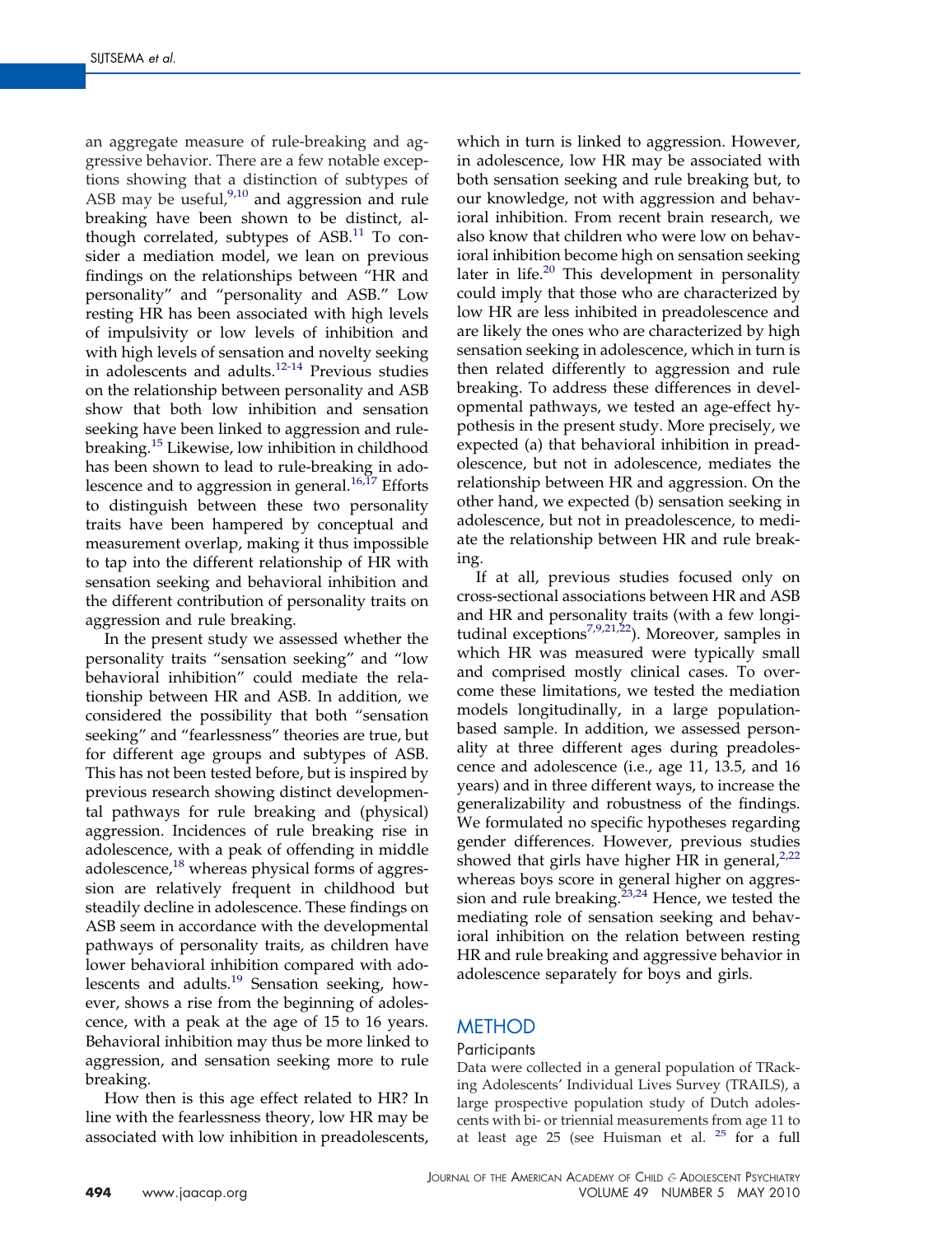description of the sample). Parental informed consent was obtained after the procedures had been fully explained. Detailed information about sample selection and analysis of nonresponse bias has been reported elsewhere.<sup>26</sup> The three assessment waves ran from March 2001 to July 2002 (T1), September 2003 to December 2004 (T2), and September 2005 to December 2007 (T3). At T1, 2230 children (mean age  $= 11.09$ years,  $SD = 0.56$  year) enrolled in the study of whom 2149 (96.4%; mean age 13.56 years,  $SD = 0.53$  year) participated at T2 and 1816 (81.4%; mean age 16.27 years,  $SD = 0.73$  year) at T3.

#### **Measures**

*Aggression and Rule Breaking Behavior.* The ASB subtypes aggression and rule breaking behavior were assessed as self-reported measures as part of the broadband Youth Self Report (YSR) at age 16 years.<sup>[27](#page-9-0)</sup> The YSR covers behavioral and emotional problems in the past 6 months. Good reliability and validity of the American version were confirmed for the Dutch version.<sup>28</sup> The rule breaking subscale consisted of 15 items  $(\alpha = .76)$  assessing behaviors such as rule-breaking, truancy, and stealing. The adapted aggression subscale consisted of eight items ( $\alpha = .71$ ) assessing physical acts against persons or things (i.e., fighting, being cruel to others). Subjects responded on a three-point scale (0 = true,  $1$  = somewhat true,  $2$  = very often or true). *Heart Rate.* At age 11 years, cardiac autonomic function was assessed by a three-lead electrocardiogram while participants were in supine position and breathing spontaneously. Dedicated software ([pre-]CARS-PAN, previously used, e.g., in Dietrich et al.<sup>29</sup>) was used to detect R-peaks, to check signal stationarity, to correct for artifacts, and to calculate the interbeat interval (IBI; in milliseconds) between two heartbeats. IBI is inversely related to HR by the equation  $HR =$ 60,000/IBI. HR was expressed in beats per minute (bpm). Blocks were considered invalid if they contained artifacts with a duration of more than 5 seconds, if the total artifact duration was more than 10% of the registration, or if the block length was less than 100 seconds. Heart rate recordings were missing  $(n = 76)$ because of recording failure (41%) or signal analysis failure (59%).

*Sensation Seeking and Behavioral Inhibition.* Personality traits sensation seeking and behavioral inhibition were assessed at age 11 with two subscales of the parent-reported Early Adolescent Temperament Questionnaire Revised (EATQ-R).<sup>[30](#page-9-0)</sup> Scales were con-structed based on a previous TRAILS studies.<sup>[31](#page-9-0)</sup> Sensation seeking was assessed with the high-intensity pleasure/surgency subscale, consisting of six items ( $\alpha$  = .77) such as, "my child would find it exciting to travel to e.g., India or Africa" and "my child would fear the thought of skiing down a steep hill at high speed (reversely coded)." Behavioral

inhibition was assessed with the effortful control subscale, consisting of eleven items (e.g., "my child finds it easy to focus on a task"; "is usually able to stick with her/his plans and goals") with good internal consistency ( $\alpha = .86$ ). Subjects responded on a five-point scale  $(1 =$  almost never true,  $5 =$  almost always true).

At age 13.5 years, the Behavioral Inhibition System/ Behavioral Activation System (BIS/BAS) scales were used to measure behavioral inhibition and sensation seeking.<sup>[32](#page-9-0)</sup> Behavioral inhibition (BIS) was assessed with seven items ( $\alpha = 0.68$ ), such as "I worry about making mistakes" and "I have very few fears compared to my friends [reversely coded]." Sensation seeking was assessed with the four-item fun seeking subscale ( $\alpha = 0.44$ ), comprising items such as "I crave excitement and new sensations" and "I will often do things for no other reason than that they might be fun." Subjects responded on a fourpoint scale (1 = untrue, 2 = somewhat untrue, 3 = somewhat true,  $4 = \text{true}$ ).

At age 16 years, we assessed behavioral inhibition and sensation seeking as part of the self-reported Revised Neuroticism-Extroversion-Openness Per-sonality-Inventory (NEO-PI R).<sup>[33](#page-9-0)</sup> Behavioral inhibition was measured with six items of the impulsivity subscale ( $\alpha = 0.57$ ; e.g., "I find it difficult to resist temptations" and "I can always control my feelings [reversely coded]"), after dropping two items because of low internal consistency. Sensation seeking was assessed with the adventurism subscale, comprising seven items ( $\alpha = 0.59$ ), such as "I hunger for excitement" and "I like the thrill of the rollercoaster." One item ("I like to wear clothes that stand-out or are colorful") was dropped from the original subscale because of low internal consistency. Item scores ranged from 1 (fully disagree) to 5 (fully agree).

## Data Analysis

First, summary statistics were given by calculating means (SD) of the study variables. Second, to test our mediation hypotheses, we computed linear regression models using one-tailed tests. Rule breaking and aggression scores were logarithmically transformed to correct for skewness (i.e., many participants scored zero on the scale). After transformation, both variables were still skewed but considerably less.

To test mediation properly, $34$  we tested first whether there was a direct association of HR with ASB (i.e., rule breaking or aggression). Furthermore, we tested the association of HR with personality. Finally, we tested whether the association between HR on ASB was mediated. Evidence for complete mediation is given when the direct association between HR and ASB becomes zero, while allowing personality to mediate this relationship. Partial mediation is applicable when this direct association becomes significantly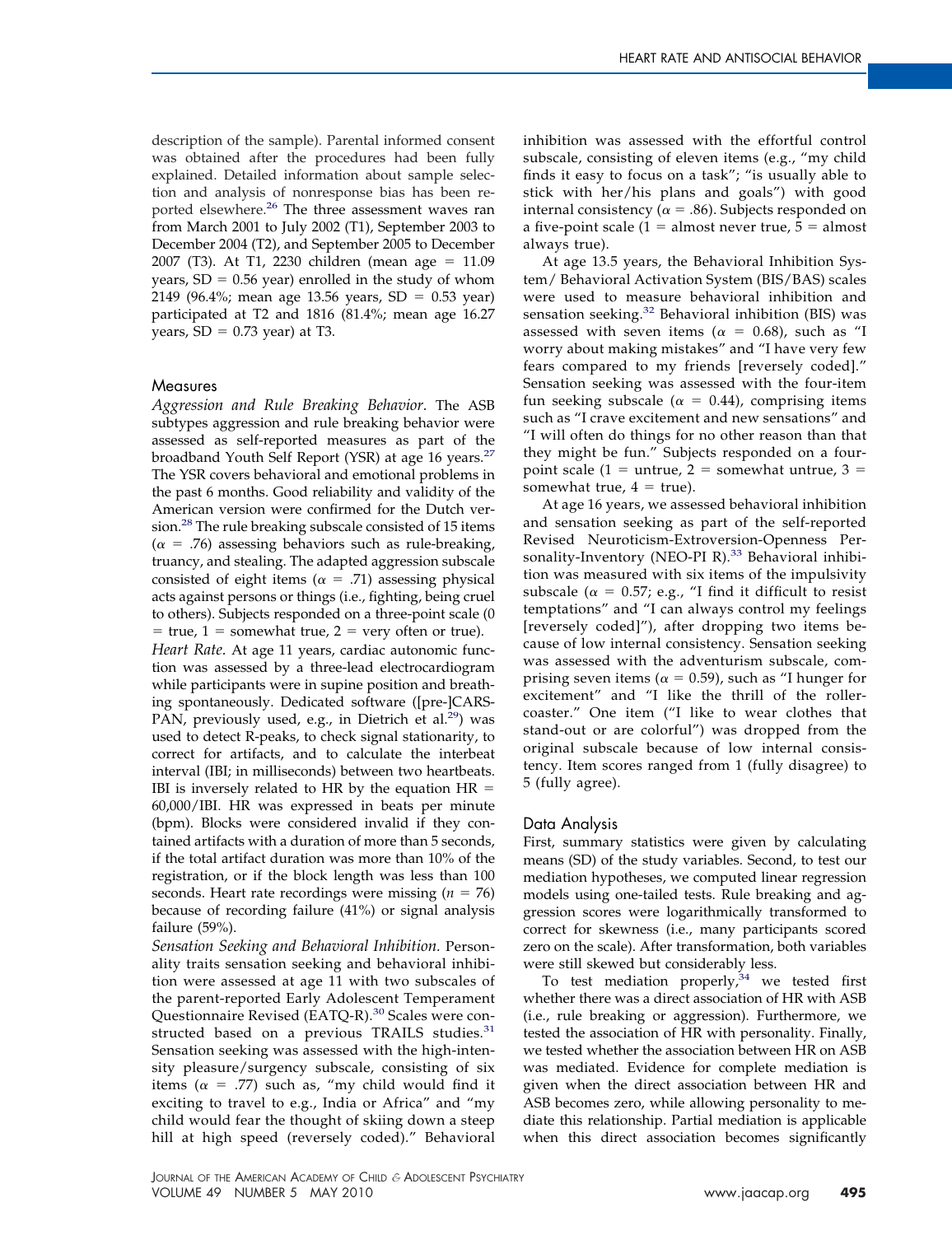|                             | Girls |       |           | <b>Boys</b> |       |           | <b>Gender Differences</b> |      |        |
|-----------------------------|-------|-------|-----------|-------------|-------|-----------|---------------------------|------|--------|
|                             | N     | Mean  | <b>SD</b> | N           | Mean  | <b>SD</b> |                           | df   | P      |
| Age 11 years                |       |       |           |             |       |           |                           |      |        |
| Heart rate (bpm)            | 902   | 78.72 | 11.05     | 851         | 75.36 | 10.60     | 6.49                      | 1751 | < .001 |
| Effortful control (EATQ-R)  | 829   | 3.35  | 0.65      | 780         | 3.11  | 0.70      | 7.28                      | 1607 | < .001 |
| Surgency (EATQ-R)           | 824   | 3.18  | 0.94      | 781         | 3.41  | 0.91      | $-4.84$                   | 1603 | < .001 |
| Age 13.5 years              |       |       |           |             |       |           |                           |      |        |
| Behavioral inhibition (BIS) | 858   | 2.66  | 0.51      | 800         | 2.37  | 0.50      | 11.93                     | 1656 | < .001 |
| Fun-seeking (BAS)           | 858   | 2.67  | 0.48      | 800         | 2.70  | 0.50      | $-1.40$                   | 1656 | .16    |
| Age 16 years                |       |       |           |             |       |           |                           |      |        |
| Aggression (YSR)            | 714   | 0.10  | 0.13      | 619         | 0.15  | 0.18      | $-6.06$                   | 1331 | < .001 |
| Rule breaking (YSR)         | 715   | 0.24  | 0.17      | 619         | 0.29  | 0.17      | $-5.78$                   | 1332 | < .001 |
| Impulsivity (NEO-PI-R)      | 713   | 2.87  | 0.55      | 619         | 2.77  | 0.52      | 3.42                      | 1330 | < 0.01 |
| Adventurism (NEO-PI-R)      | 713   | 3.50  | 0.55      | 619         | 3.73  | 0.55      | $-7.50$                   | 1330 | < .001 |

**TABLE 1** Heart Rate, Antisocial Behavior, and Personality Traits in Study Population: Means, Standard Deviations, and Gender Differences

Note: Independent-samples *t* tests were used to calculate mean differences between boys and girls. BAS = Behavioral Activation Scale; BIS = Behavioral Inhibition Scale, bpm = beats per minute; EATQ-R = Early Adolescent Temperament Questionnaire Report–Revised, NEO-PI-R = Neuroticism-Extroversion-Openness Personality Inventory-Revised; YSR = Youth Self Report.

lower. To test whether mediation was significant, we applied the conservative Sobel test as well as a bootstrap approach, $35$  which enabled us to calculate the 95% confidence intervals of the mediation effect. Bootstrapping generates *k* random samples (*k* is here 1,000) from the original distribution. This process yields *k* estimates of the indirect effect, which serve as empirical, nonparametric approximations of the sampling distributions and thereby allow for non-normal multivariate distributions in the data. Macros for this procedure were downloaded from [http://www.comm.o](http://www.comm.ohio-state.edu/ahayes)[hio-state.edu/ahayes.](http://www.comm.ohio-state.edu/ahayes) Regression analyses were conducted separately per mediator and gender.

# RESULTS

## Summary Statistics

Table 1 shows means, standard deviations, and gender differences of the study variables. Boys and girls differed significantly on almost all variables. Supine HR at age 11 years was 3 to 4 bpm higher in girls. Boys scored higher on rule breaking and aggression at age 16 . Regarding personality traits, girls were higher than boys on effortful control at age 11 and behavioral inhibition at age 13.5, and scored higher on impulsivity at age 16. Boys scored higher on surgency and adventurism, at age 11 and 16 respectively.

# HR and ASB: EATQ-R

Regression analyses were conducted to study the prospective relations between HR at age 11 and

rule breaking at age 16. Beta values of all the separate paths are reported in [Figure 1.](#page-4-0) Boys' HR at age 11 negatively predicted rule breaking at age 16 ( $\beta = -0.07$ , t =  $-1.74$ , p = .04) and was negatively associated with the EATQ-R surgency measure (β =  $-0.06$ , t =  $-1.74$ , p = .04). Regression analyses showed that the association between boys' HR and rule breaking dropped in strength, while allowing surgency at age 11 to mediate this relationship (mediation effect:  $\beta$  =  $-0.05$ , t =  $-1.16$ , p = .13). This mediation effect did not reach significance in the Sobel and bootstrapping test. In girls, HR was associated only with surgency ( $\beta = -0.12$ , t = -3.42, p < .01).

In boys, lower HR was significantly associated with more aggression at age 16 ( $\beta = -0.09$ ,  $t =$  $-2.32$ ,  $p = .01$ ); but, again, personality (effortful control) did not mediate this relationship. In girls, HR was not associated with effortful control or aggression, and thus no mediation effects were found. Boys and girls low on effortful control at age 11 were more aggressive at age 16 (for both,  $\beta < -0.15$ , t  $< -3.54$ , p  $< .001$ ).

## HR and ASB: BIS/BAS

Results of the mediation analysis with the BIS/ BAS measures are presented in [Figure 2.](#page-5-0) HR was negatively associated with fun seeking at age 13.5 ( $\beta$  = -0.07, t = -1.90, p = .03 for boys, and  $\beta = -0.06$ , t =  $-1.77$ , p = .04 for girls). Moreover, fun seeking at age 13.5 was signifi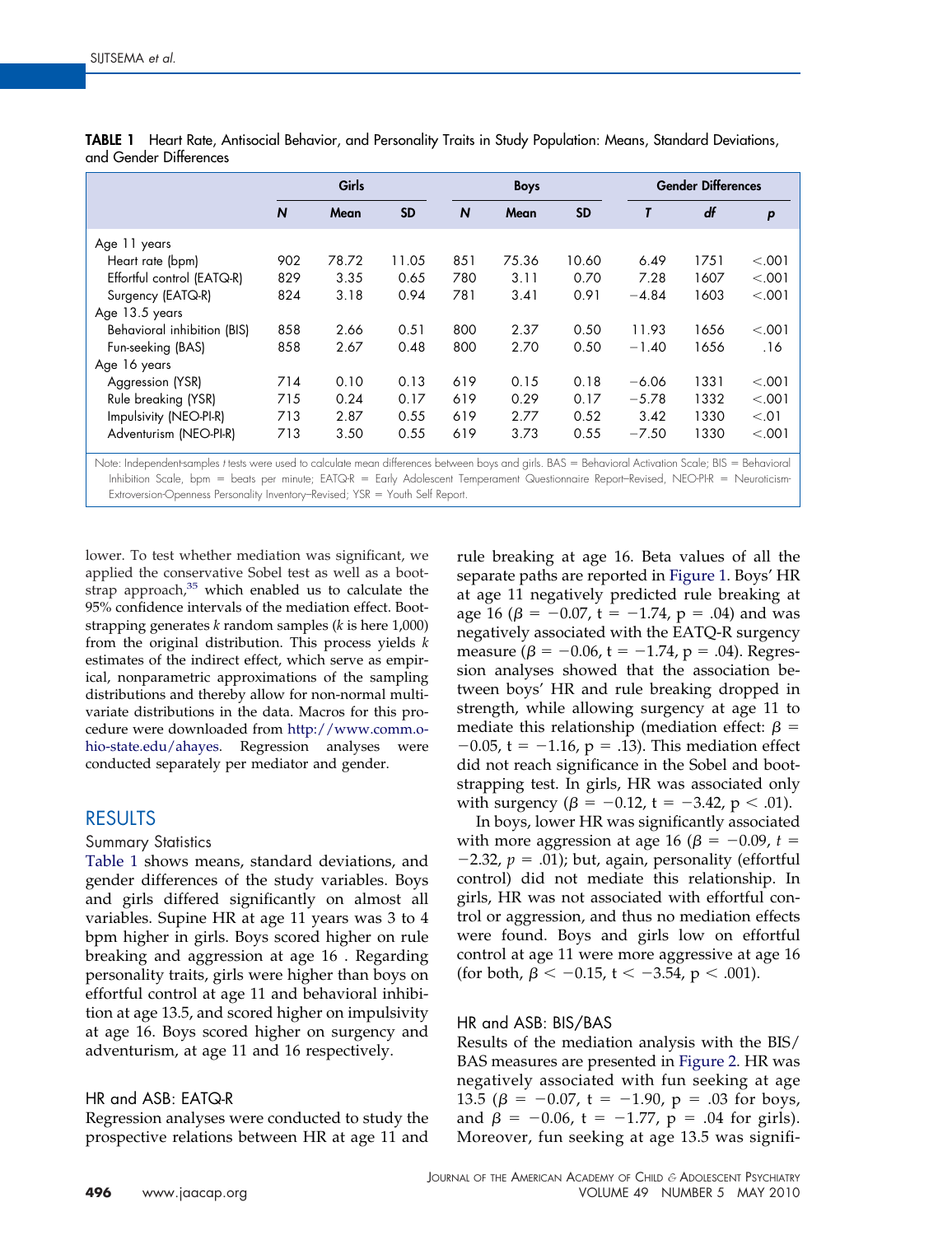<span id="page-4-0"></span>**FIGURE 1** Graphic presentation of the associations between the following: heart rate and personality; personality and antisocial behavior; heart rate and antisocial behavior; and the mediating effect of personality. Note: Values are regression beta values belonging to the particular pathways (one-tailed tests; significant regression beta values [*p* .05] are given in boldface type; Boys are represented above the line and girls below. Dashed lines indicate indirect or mediation effects of personality on the relationship between heart rate and antisocial behavior). Personality was assessed at age 11 years via the Early Adolescent Temperament Questionnaire Report–Revised (EATQ-R). Bpm beats per minute. <sup>a</sup>Mediation significant.



cantly associated with rule breaking at age 16  $(\beta > 0.13, t > 3.11, p < .01)$ . As hypothesized, there was evidence that boys' fun seeking at age 13.5 mediated the relationship between HR and rule breaking [\(Figure 2\)](#page-5-0). The Sobel test  $(Z = -1.66, p = .05)$  and the bootstrapping method (–0.0002; 95% CI between –0.0003 and .0000) showed that the mediation effect was marginally significant. Behavioral inhibition was unrelated to HR and aggression and thus no mediation effects were found.

#### HR and ASB: NEO-PI-R

HR at age 11 was negatively associated with adventurism at age 16 ( $\beta$  =  $-0.16$ , t =  $-4.13$ , p

 $<$  .01 for boys, and  $\beta$  = -0.09, t = -4.13, p  $<$ .01 for girls). Boys' adventurism at age 16 mediated the relationship between HR and rule breaking, because the association between HR and rule breaking came close to zero ( $\beta$  =  $-0.02$ , t =  $-0.55$ , p = .29; [Figure 3\)](#page-6-0), while allowing for mediation of adventurism. The Sobel test (Z =  $-3.61$ , p < .001) and the bootstrapping method (-0.0008; 95% CI between  $-0.0012$  and  $-0.0004$ ) showed that this reduction of the direct association between HR and rule breaking was significant. In girls and boys, impulsivity was associated with aggression ( $\beta$   $>$  0.31, t  $>$  8.82, p  $<$  .001). However, no mediation effects were found, because HR was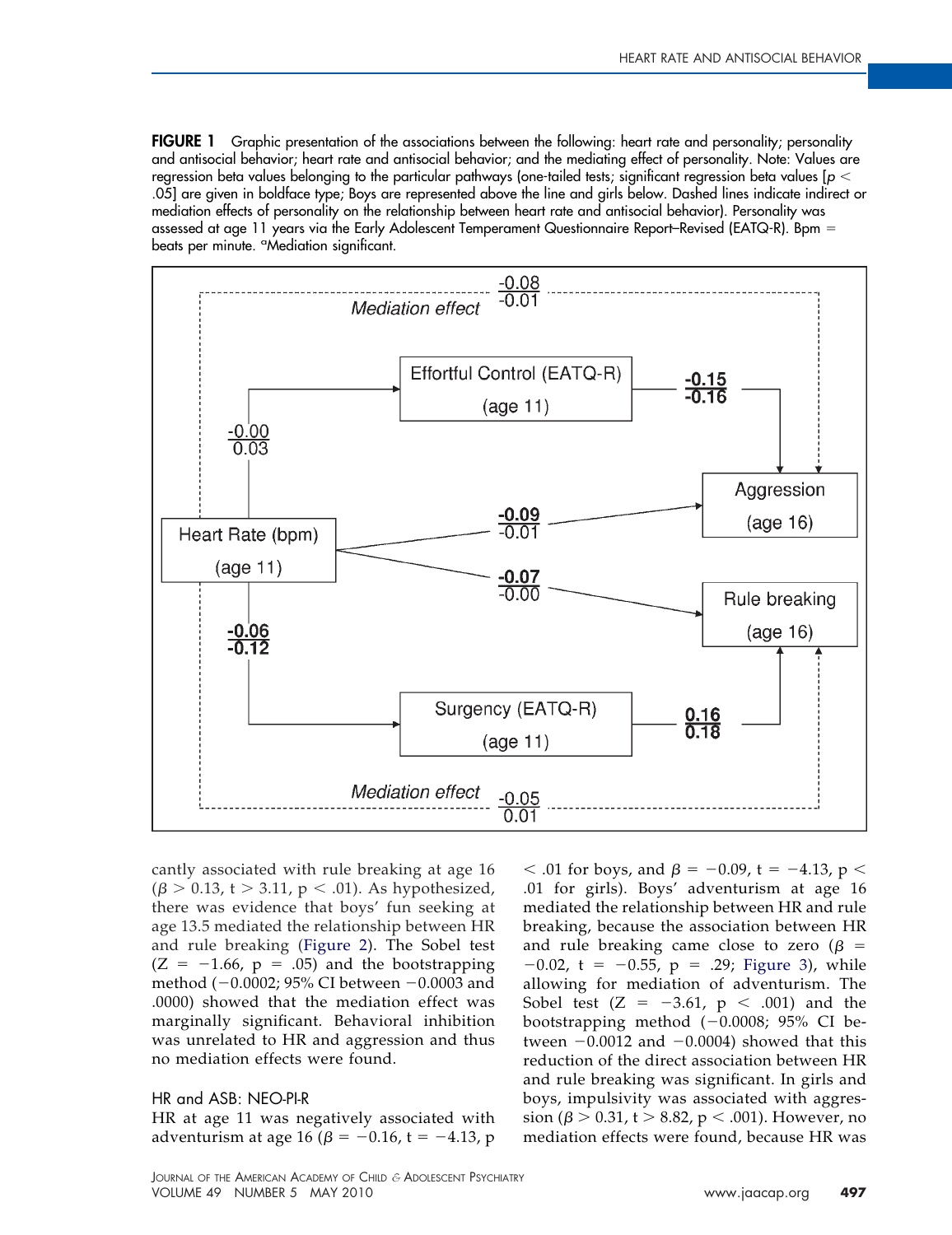<span id="page-5-0"></span>**FIGURE 2** Graphic presentation of the associations between the following: heart rate and personality; personality and antisocial behavior; heart rate and antisocial behavior; and the mediating effect of personality. Note: Values are regression beta values belonging to the particular pathways (one-tailed tests; significant regression beta values [p  $<$ .05] are given in boldface type. Boys are represented above the line and girls below. Dashed lines indicate indirect or mediation effects of personality on the relationship between heart rate and antisocial behavior). Personality was assessed at age 13.5 via the Behavioral Inhibition Scale/Behavioral Activation Scale (BAS/BIS). Bmp beats per minute. <sup>a</sup>Mediation significant.



not associated with impulsivity or aggression (in girls).

# **DISCUSSION**

We showed that it is useful to distinguish between boys and girls and subtypes of ASB when studying the relationship between HR and ASB. Moreover, in boys, we were able to show part of the underlying mechanism of the relationship between low resting HR at age 11 and rule breaking at age 16, namely, the mediating role of sensation seeking at age 13.5 and 16. More importantly, in line with our age-effect hypothesis, this relation was not mediated by behavioral inhibition and thus provides evidence for different associations between HR in preadolescence and ASB in adolescence. In girls, no mediation effects were found.

The current study has some limitations. First, we could not make statements about the predictive value of HR on ASB. Our findings show only that HR at age 11 is related to ASB at age 16, but not to change in ASB from age 11 to 16. Our second limitation was the assessment of behavioral inhibition. Ideally we wanted to assess a measure of impulsivity or a lack of being able to control one's own behavior. Although our effortful control measure (EATQ-R) came close, there were some items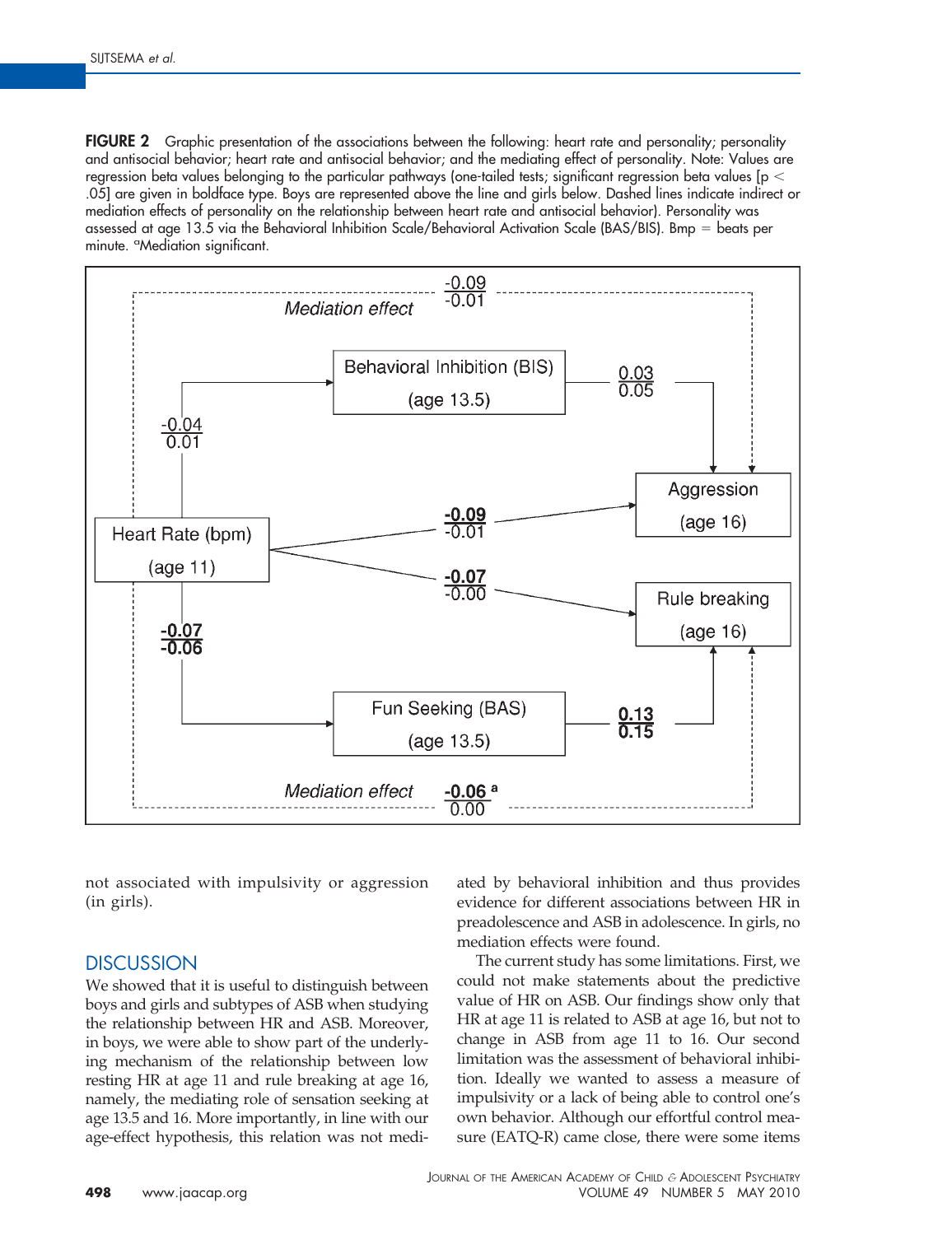<span id="page-6-0"></span>**FIGURE 3** Graphic presentation of the associations between the following: heart rate and personality; personality and antisocial behavior; heart rate and antisocial behavior; and the mediating effect of personality. Note: Values are regression beta values belonging to the particular pathways (one-tailed tests; significant regression beta values [p  $<$ .05] are given in boldface type. Boys are represented above the line and girls below. Dashed lines indicate indirect or mediation effects of personality on the relationship between heart rate and antisocial behavior). Personality was assessed at age 16 via the Neuroticism-Extroversion-Openness Personality Inventory–Revised (NEO-PI-R). Bpm beats per minute. <sup>a</sup>Mediation significant.



that were more related to cognitive than behavioral inhibition constructs. The assessment of the BIS/ BAS scales was ideally timed, on average 2 years after HR and 3 years before ASB assessment. However, the BAS fun-seeking scale had low internal consistency. The NEO-PI-R measure of impulsivity was the most ideal tool to assess behavioral inhibition. To overcome limitations and to increase comparability with other studies, we included all three measures of behavioral inhibition and sensation seeking. In this way we showed robust findings regarding the mediating roles of personality characteristics in adolescence. Third, we only found partial mediation of personality; this means that there are other factors that may also mediate the relationship between HR and ASB.

Apart from these limitations, our study has several strong points. We were able to study a physiological measure in relation to psychopathology in a large, nonclinical, general population. Moreover, we assessed both parent- and self-reported personality characteristics at different time points and showed robust findings with regard to the relation with HR and ASB. Using different raters at different ages had advantages. In preadolescence, children were on average 11 years old, and parents may thus have had a better perspective on the child's personality at that time. However, in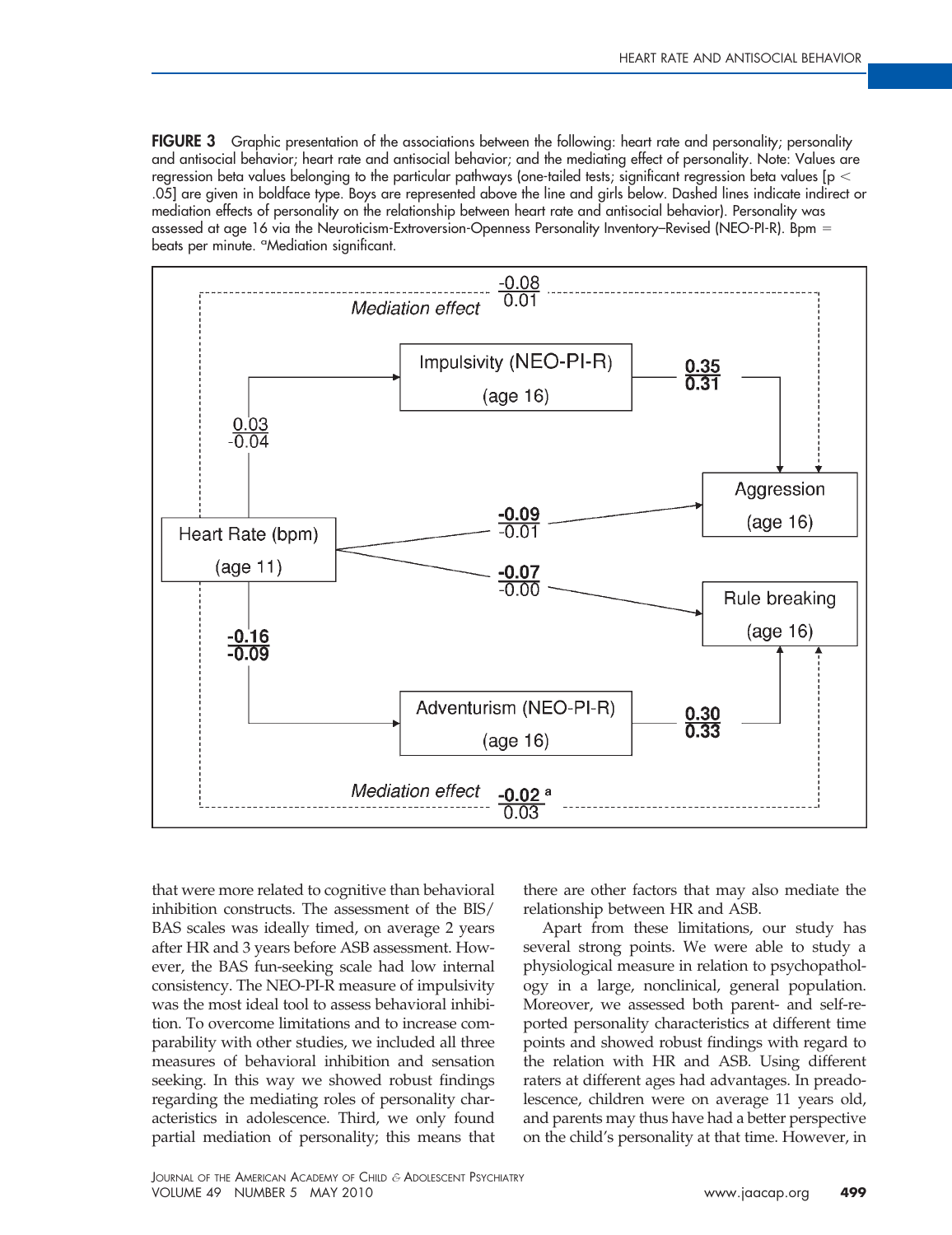early and middle adolescence, when participants were on average 13.5 and 16 years old, youth are more likely to have a clearer perspective on their own personality than their parents.

As suggested on a theoretical basis, $1$  we showed that lower HR was associated with more sensation seeking in adolescent boys, which was in turn associated with higher levels of rule breaking. Our findings were also partly in accordance with previous studies in which the age-specific effects of HR on ASB and of HR on personality were found. We showed that boys' HR was related only to sensation seeking at age 13.5 and 16, and not at age 11. Although we did not find support for the relationship between HR and behavioral inhibition in preadolescence, this relationship was also absent at ages 13.5 and 16, as we predicted. These findings are partly in line with research that suggests that after childhood, behaviorally disinhibited children become more open to novelty (or sensation) seeking later in life. $20$  Although we did not find a mediation effect of behavioral inhibition in preadolescence, there was an indication that the mediation effect of sensation seeking became stronger during adolescence. This effect could at least offer some explanation to the increase of sensation seeking and rule breaking in adolescence found previously.<sup>19</sup>

In the current study, interesting gender differences were found. HR predicted rule breaking and aggression only in boys, and not in girls. Taking a closer look at Ortiz and Raine's meta-analysis, $\frac{1}{1}$  it turns out there were only two studies among adolescent girls in which associations between HR and ASB were found. These studies had relatively small sample sizes ( $N = 36$  and  $N = 44$ ) and the assessment of ASB in one study is questionable (i.e., disruptive behavior as rated by teachers). However, there is stronger evidence that fails to replicate that low resting HR is associated with ASB in adolescent girls.<sup>36-38</sup> In a sample of late adolescents (16 to 18 years;  $N = 585$ ), only antisocial boys had lower resting HR.<sup>37</sup> Furthermore, in a clinical sample of girls (12.5 years;  $N = 206$ ), no significant association between HR and conduct disorder was found[.38](#page-9-0) Along with the findings in the present study, this may have implications for future studies assessing the association between HR and adolescent girls' ASB.

In line with a previous study,  $^{10}$  HR was associated with aggression in adolescent boys. Findings are mixed however, because in a recent study among adopted adolescents it was shown that low

resting HR was associated only with rule breaking and not aggression. $\frac{9}{2}$  A possible reason for these different results may be that aggression is a more heterogeneous construct compared with rule breaking. Whereas the latter is generally related to delinquency, aggression taps into a wide range of behaviors entailing many different forms (and functions) related to different outcomes.<sup>39,40</sup> Instrumental (or proactive) aggression, for instance, is intended behavior and may therefore be unrelated to behavioral inhibition. This difference in aggression also shows up in the findings that instrumental aggression has been associated with low resting HR, whereas reactive aggression, as a direct response to stimuli, was unrelated to resting  $HR<sup>41</sup>$ Therefore, future studies may profit from distinguishing between different types of aggressive behavior and assessing HR both during rest and mental stress conditions to obtain HR reactivity measures.

Based on the fearlessness theory, we expected, in preadolescence, that low behavioral inhibition would mediate the negative relationship between HR and aggression. However, we did not find this mediation effect and thus we did not find evidence for the fearlessness theory. This finding may be interpreted in light of findings indicating that externalizing problems up until early adolescence are also partly related to anxiety problems.<sup>42,43</sup> There may thus be important differences in the underlying mechanisms leading to adolescent ASB. On the one hand, we have a group of (especially male) youth who are characterized by high levels of fear and anxiety. On the other hand, however, we deal with a group that is characterized by low levels of fear and anxiety as suggested by fearlessness theory.<sup>44</sup> Future studies are needed to unravel these possible group differences.

Ortiz and Raine's<sup>1</sup> meta-analysis resulted in an overall average effect size of  $d = -0.44$ , indicating lower resting heart rate in antisocial children compared with both normal controls and psychiatric controls. In the current study, for boys, calculations of effect sizes from correlations<sup>45</sup> showed small effect sizes  $(d = -0.19$  for the negative relationship between HR and aggression and  $d = -0.14$  for the negative relationship between HR and rule breaking). These differences in effect sizes in our study compared with the meta-analysis may be caused by publication bias, which is known to inflate effect estimates that tend to be in the hypothesized direction in meta-analyses.

In sum, boys with lower HR in preadolescence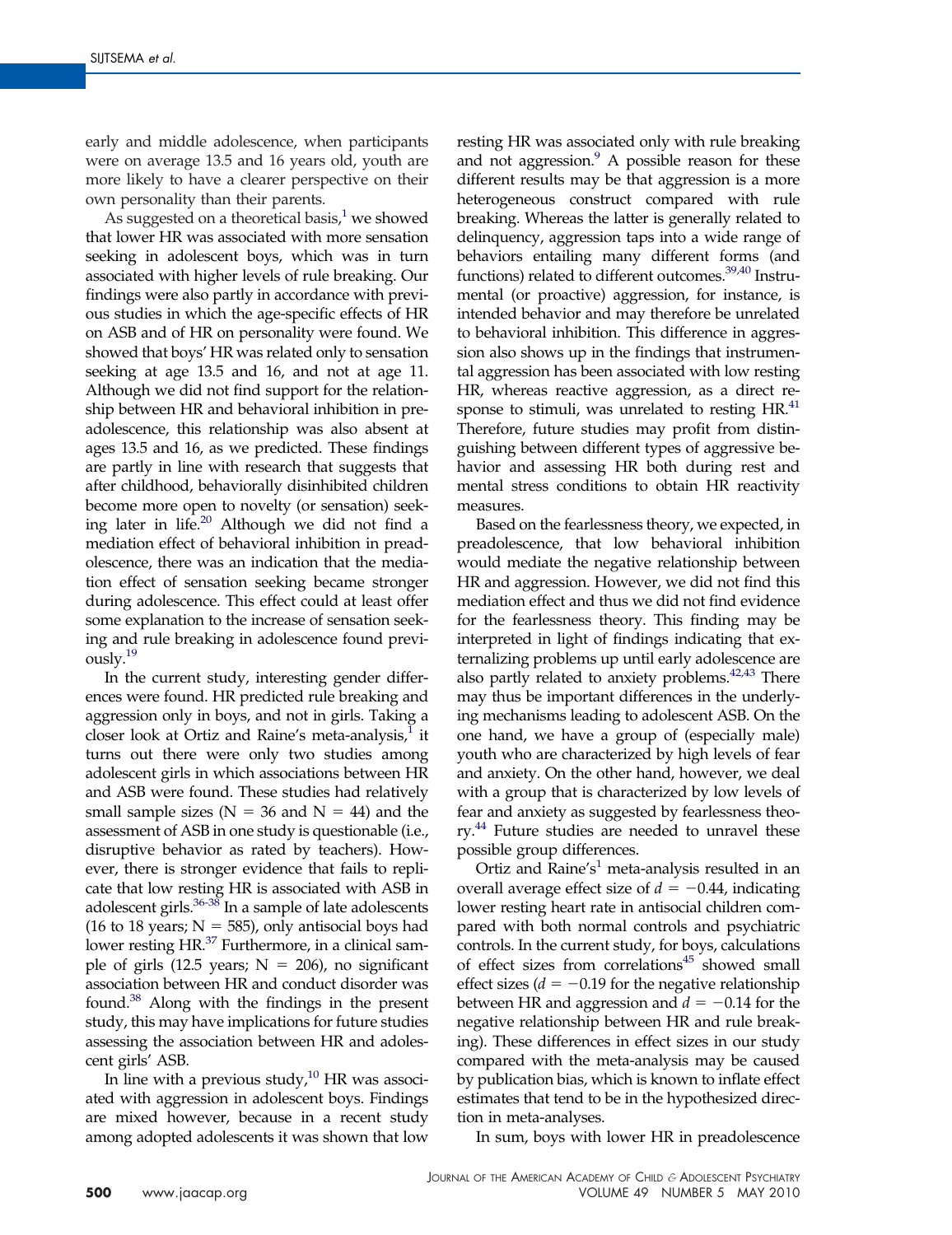<span id="page-8-0"></span>appeared to be most at risk for rule breaking and aggression at age 16 years. In line with our ageeffect hypothesis, sensation seeking mediated the relationship between HR and rule breaking only in adolescence but not in preadolescence. For intervention practices, this has several implications. As suggested by Ortiz and Raine, $\frac{1}{1}$  interventions that teach youths to engage more in prosocial, lawabiding activities could provide other ways to satisfy sensation seeking in adolescence and thus to more optimal levels of autonomic arousal. However, one such cognitive behavioral intervention, aimed at reducing oppositional and aggressive behavior, positively affected only children with relatively high HR. $^{46}$  Those with significantly lower HR did not profit from the intervention. This shows that it is difficult to provide activities for youth with the lowest HR that can fulfill the same need of sensation as, for instance, rule breaking can. From another perspective, given the mediation effect of sensation seeking, low HR may not only be associated with rule breaking or other ASB but may also be associated with risky behavior in general. Taking more risk may have negative consequences (e.g., stealing may lead to incarceration), but can also have beneficial effects (e.g., stepping up for someone in a fight may be socially rewarding), making the behavioral effects associated to low HR dependent upon contextual factors as well.

Finally, we want to address the discussion on whether resting HR could, and should, be used as a marker of the development of ASB over time.<sup>3</sup> Our findings showed that HR measures obtained with a strict acquisition and analysis protocol were

#### **REFERENCES**

- 1. Ortiz J, Raine A. Heart rate level and antisocial behavior in children and adolescents: a meta-analysis. J Am Acad Child Adolesc Psychiatry 2004;43:154-162.
- 2. Dietrich A, Riese H, Sondeijker FEPL *et al.* Externalizing and internalizing problems in relation to autonomic function: a population-based study in preadolescents. J Am Acad Child Adolesc Psychiatry 2007;46:378-386.
- 3. Moffitt TE, Arseneault L, Jaffee SR *et al.* Research review: DSM-V conduct disorder: research needs for an evidence base. J Child Psychol Psychiatry 2008;49:3-33.
- 4. Raine A. Annotation: the role of prefrontal deficits, low autonomic arousal, and early health factors in the development of antisocial and aggressive behavior in children. J Child Psychol Psychiatry 2002;43:417-434.
- 5. Farrington DP. The relationship between low resting heart rate and violence. In: Raine A, Brennan PA, Farrington DP, Mednick SA, editors. Biosocial Bases of Violence. New York: Plenum Press; 1997:89-105.
- 6. Raine A. The Psychopathology of Crime. San Diego: Academic Press; 1993.
- 7. Scarpa A, Raine A, Venables PH, Mednick SA. Heart rate and skin conductance in behaviorally inhibited Mauritian children. J Abnorm Psychol 1997;106:182-190.

associated with ASB in boys but not in girls. Despite the small effect sizes, the relative ease of assessing HR at rest, even when using a protocol, the robust findings (see the meta-analysis by Ortiz and Raine<sup>1</sup>), and the associations with ASB over time (current study), could make HR a valuable addition to the early identification of behavioral problems in boys. *&*

#### Accepted February 18, 2010.

Mr. Sijtsema, Drs. Veenstra, and Lindenberg are with the University of Groningen. Dr. Veenstra is also with the University of Turku. Drs. van Roon, Ormel, and Riese are with the University Medical Center Groningen. Dr. Verhulst is with the Erasmus University Medical Centre– Sophia Children's Hospital Rotterdam.

This research is part of the TRacking Adolescents' Individual Lives Survey (TRAILS). Participating centers of TRAILS include various departments of the University Medical Center Groningen and University of Groningen, the Erasmus University Medical Center Rotterdam, the University of Utrecht, the Radboud Medical Center Nijmegen, and the Trimbos Institute, all in the Netherlands. Principal investigators are J. Ormel and F.C. Verhulst. TRAILS has been financially supported by various grants from the Netherlands Organization for Scientific Research (NWO) (for grant details, see [www.trails.nl\)](http://www.trails.nl); the Sophia Foundation for Medical Research (projects 301 and 393); the Dutch Ministry of Justice (WODC); and the participating universities.

The authors are grateful to all adolescents, their parents, and teachers who participated in this research and to everyone who worked on this project and made it possible. We thank also Prof. A.J. Oldehinkel and the scientific meeting group Wednesday Afternoon Lunch Meeting (WALM) for their input.

Disclosure: Dr. Verhulst is a contributing author of the Achenbach System of Empirically Based Assessment, from which he receives remuneration. Drs. Sijtsema, Veenstra, Lindenberg, van Roon, Ormel, and Riese report no biomedical financial interests or potential conflicts of interest.

Correspondence to: Jelle Sijtsema, Department of Sociology, University of Groningen, 9712 TG Groningen, the Netherlands; e-mail: [j.j.sijtsema@rug.nl](mailto:j.j.sijtsema@rug.nl)

0890-8567/10/©2010 American Academy of Child and Adolescent Psychiatry

DOI: 10.1016/j.jaac.2010.02.005

- 8. Wadsworth MEJ. Delinquency, pulse rates and early emotional deprivation. Br J Criminol Delinquency Deviant Soc Behav 1976; 16:245-256.
- 9. Bimmel N, Van IJzendoorn MH, Bakermans-Kranenburg MJ, Juffer F, De Geus EJC. Problem behavior and heart rate reactivity in adopted adolescents: longitudinal and concurrent relations. J Res Adolesc 2008;18:201-214.
- 10. Lorber MF. Psychophysiology of aggression, psychopathy, and conduct problems: a meta-analysis. Psychol Bull 2004;130:531-552.
- 11. Burt SA, Mikolajewski AJ, Larson CL. Do aggression and rulebreaking have different interpersonal correlates? A study of antisocial behavior subtypes, negative affect, and hostile perceptions of others. Aggress Behav 2009;35:453-461.
- 12. Mathias CW, Stanford MS. Impulsiveness and arousal: heart rate under conditions of rest and challenge in healthy males. Pers Indiv Diff 2003;35:355-371.
- 13. Puttonen S, Elovainio M, Kivimäki M *et al.* Temperament, healthrelated behaviors, and autonomic cardiac regulation: the Cardiovascular Risk in Young Finns study. Biol Psychol 2008;78:204-210.
- 14. De Pascalis V, Valerio E, Santoro M, Cacace I. Neuroticismanxiety, impulsive-sensation seeking and autonomic responses to somatosensory stimuli. Int J Psychophysiol 2007;63:16-24.

JOURNAL OF THE AMERICAN ACADEMY OF CHILD *&* ADOLESCENT PSYCHIATRY VOLUME 49 NUMBER 5 MAY 2010 www.jaacap.org **501**